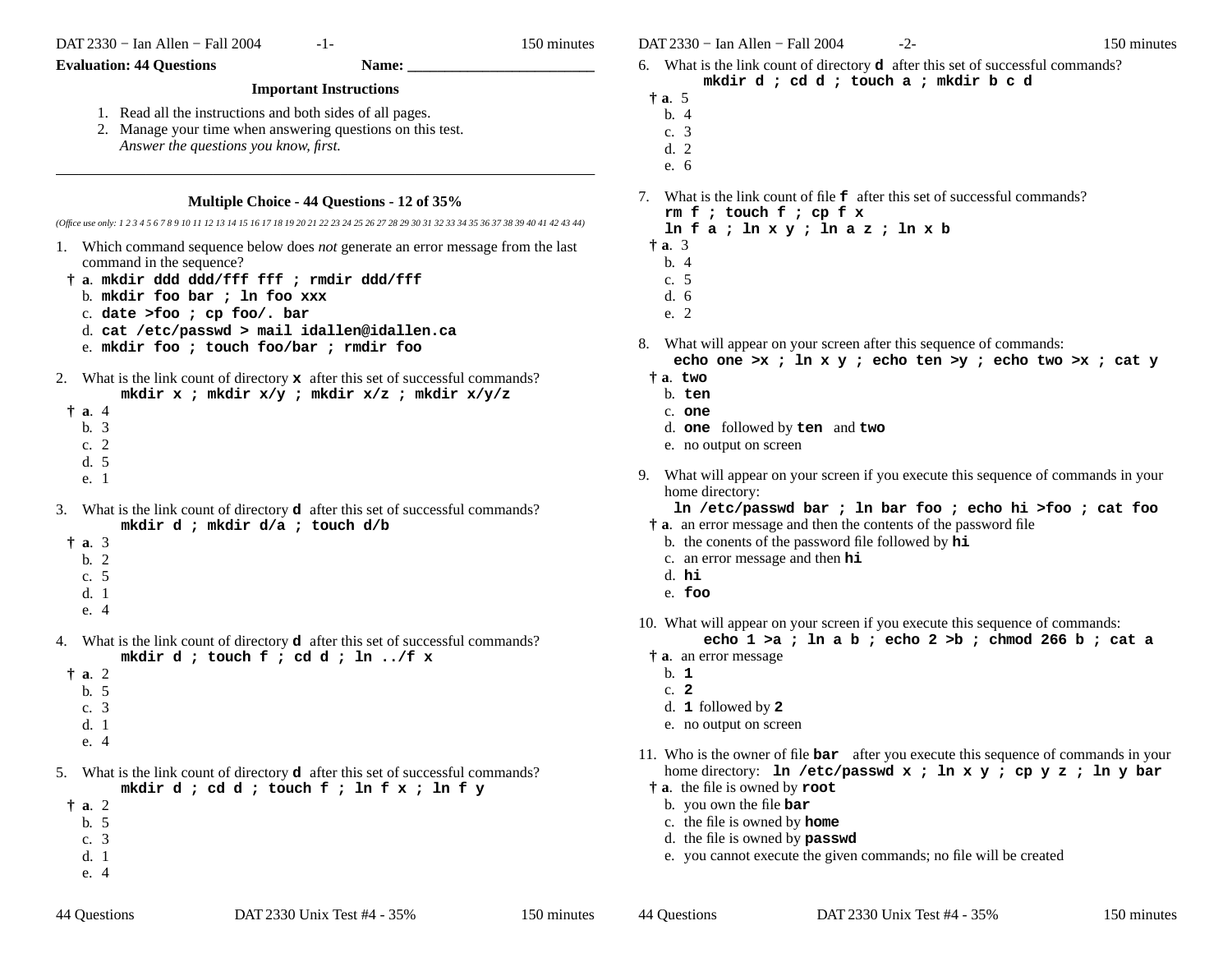12. If file **foo** occupies two disk blocks, how many disk blocks are in use after this sequence of commands:

**cp foo bar ; ln bar one ; cp one two ; ln one ten**

- **† <sup>a</sup>**. 6 blocks
	- b. 4 blocks
	- c. 2 blocks
	- d. 8 blocks
	- e. 10 blocks
- 13. What appears on your screen after this sequence of commands:
- **echo 1 >x ; ln x y ; echo 2 >>y ; head -1 x >y ; cat y † <sup>a</sup>**. empty file - no output on the screen
	- b. **1**
	- c. **2**
	- d. **1** followed by **<sup>2</sup>**
	- e. **2** followed by **<sup>1</sup>**
- 14. What appears on your screen after this sequence of commands:
	- **echo 1 >x ; cp x y ; echo 2 >>y ; sort x >y ; cat y**
- **† <sup>a</sup>**. **1**
	- b. **1** followed by **<sup>2</sup>**
	- c. **2**
	- d. **2** followed by **<sup>1</sup>**
	- e. empty file no output on the screen
- 15. What appears on your screen after this sequence of commands:
- **echo 1 >x ; ln x y ; echo 2 >>y ; sort x**
- **† <sup>a</sup>**. **<sup>1</sup>** followed by **<sup>2</sup>**
	- b. **1**
	- c. **2**
	- d. **2** followed by **<sup>1</sup>**
	- e. empty file no output on the screen
- 16. What is true about this output from **ls -il foo bar**
- **23 -rwxr----- 3 root root 2 Jul 31 12:33 foo24 -rwxr----- 3 root root 2 Jul 31 12:33 bar**
- **† <sup>a</sup>**. **foo** and **bar** are names for different files
	- b. **foo** and **bar** are names for the same file
	- c. **foo** and **bar** are two of three names for this file
	- d. **foo** and **bar** each have two names (four names total)
	- e. this output is not possible
- 17. What is true about this output from **ls -il foo bar**
	- **72 -rwxrwxrwx 2 bin bin 3 Oct 30 09:23 foo 72 -r--r--r-- 2 binbin 3 Oct 30 09:23 bar**
- **† <sup>a</sup>**. this output is not possible
	- b. **foo** and **bar** are names for different files
	- c. **foo** and **bar** are names for the same file
	- d. **foo** and **bar** are two of three names for this file
	- e. **foo** and **bar** each have two names (four names total)

DAT 2330 − Ian Allen − Fall 2004 -4- 150 minutes 18. What is true about this output from **ls -ild foo bar 96 -rwxr-xr-x 2 root root 3 Jan 24 01:03 foo96 -rwxr-xr-x 3 root root 3 Jan 24 01:03 bar † <sup>a</sup>**. this output is not possible b. **foo** and **bar** are names for different files c. **foo** and **bar** are names for the same file d. **foo** and **bar** are two of five names for this file e. **foo** and **bar** each have three names (six names total) 19. What is true about this output from **ls -il foo bar 15 -r-x-----x 2 bin bin 3 Oct 30 09:23 foo 15 -r-x-----x 2 bin bin 3 Oct 30 09:23 bar † <sup>a</sup>**. **foo** and **bar** are names for the same file b. **foo** and **bar** are names for different files c. **foo** and **bar** are two of three names for this file d. **foo** and **bar** each have three names (six names total) e. this output is not possible 20. What is true about this output from **ls -il foo bar 35 -rw-rw-r-- 2 bin bin 3 Jan 24 01:03 foo 36 -rw-rw-r-- 2 bin bin 3 Jan 24 01:03 bar † <sup>a</sup>**. **foo** and **bar** each have two names (four names total) b. **foo** and **bar** each have three names (six names total) c. **foo** and **bar** are names for the same file d. **foo** and **bar** are two of three names for this file e. this output is not possible 21. Acontains the following target: **ant: foo bar** which means:**† <sup>a</sup>**. item ant depends on items foo and bar b. items foo and bar depend on item ant c. items ant and foo depend on item bar d. item bar depends on items ant and foo e. the syntax "ant:" is not valid in a Makefile target 22. A **Makefile** contains the following lines: **one:rm foo bar**This means:**† <sup>a</sup>**. if the user types "make one", items foo and bar will be removed b. if the user types "make foo", items foo and bar will be removed c. if the user types "make bar", items foo and bar will be removed d. if the user types "make rm", items foo and bar will be removed e. the syntax "one:" is not valid in a Makefile target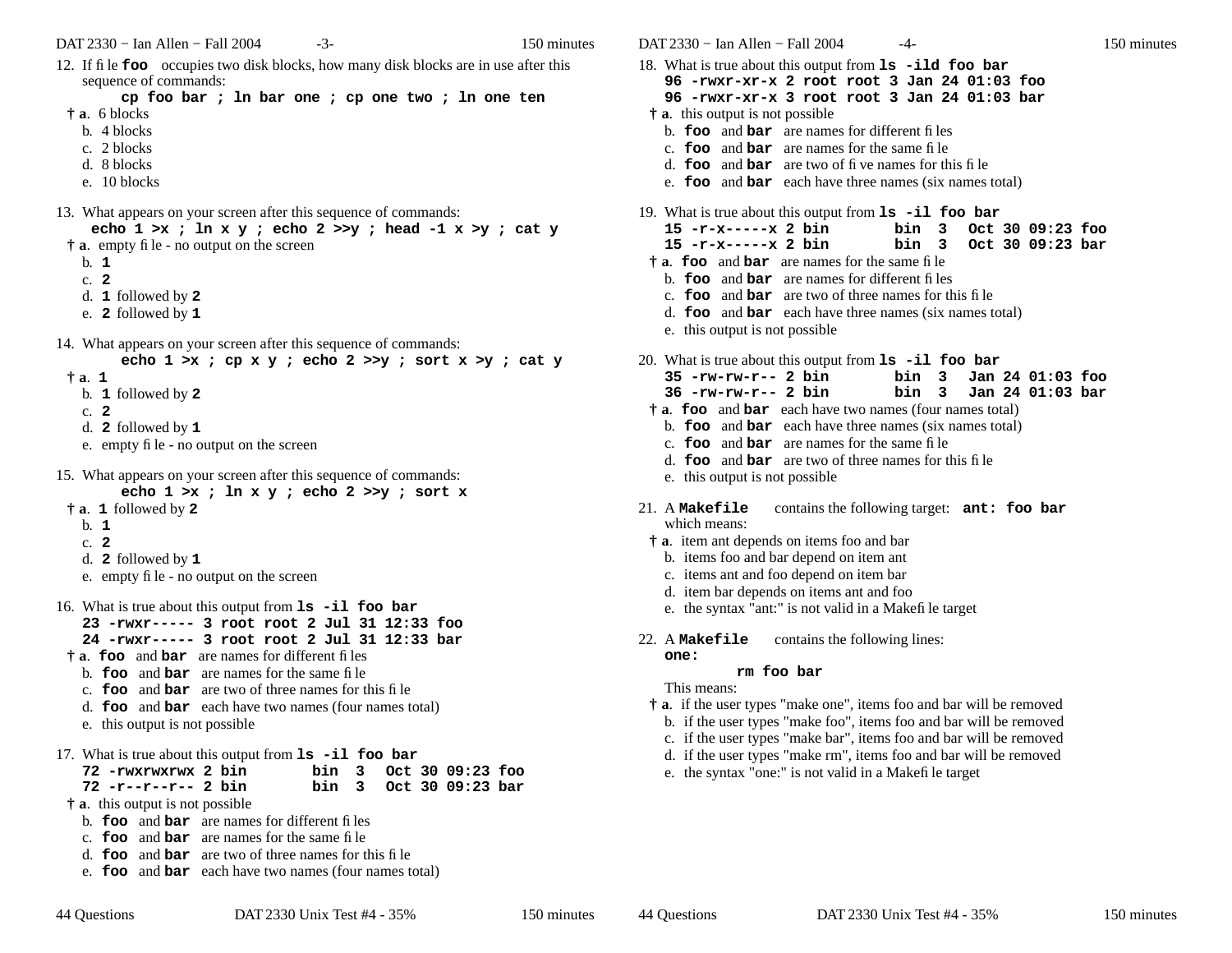23. The correct **g++** compiler suffix for a C++ source file is:

- **† <sup>a</sup>**. **.cpp**
	- b. **.cplus**
	- c. **.g++**
	- d. **.gpp**
	- e. **.C++**
- 24. The correct option to enable warning messages from the **g++** compiler is:
- **† <sup>a</sup>**. **-Wall**
	- b. **-wALL**
	- c. **-wall**
	- d. **-warn**
	- e. **+Warn**
- 25. The default output file generated by the C and C++ compilers is named:
- **† <sup>a</sup>**. **a.out**
	- b. **a.cpp**
	- c. **a.c++**
	- d. **a.o**
	- e. **argv**
- 26. In an empty directory, what is the length of the longest file name (including extension) after this sequence of commands?

**date >sixsix ; cp sixsix no ; mv sixsix four ; gzip no**

- $\dagger$  **a**. 5
	- b. 4
	- c. 3
	- d. 2
	- e. 6
- 27. In an empty directory, what is the length of the longest file name (including extension) after this sequence of commands?

**date >four ; cp four five5 ; mv five5 hi ; bzip2 hi**

- **† <sup>a</sup>**. 6
	- b. 5
	- c. 4
	- d. 3
	- e. 7
- 28. Which command line copies all the files from directory **<sup>a</sup>** to directory **b** ?
- **† <sup>a</sup>**. **cd a ; tar czf /tmp/i . ; cd ../b ; tar xzf /tmp/i** b. **cd a ; tar czf /tmp/i . ; cd ../b ; tar xvf /tmp/i** c. **cd a ; tar xf /tmp/i . ; cd ../b ; tar czvf /tmp/i** d. **cd a ; tar -r /tmp/i . ; cd ../b ; tar -rvx /tmp/i** e. **cd a ; tar -rc /tmp/i . ; cd ../b ; tar -rx /tmp/i**

DAT 2330 − Ian Allen − Fall 2004 -6- 150 minutes

- 29. What is the output on your screen if a user signals an end-of-file from the keyboard during this command sequence? **read input && echo \$?**
- **† <sup>a</sup>**. no output on screen
- b. **\$?**
- c. **0**
- d. **1**
- e. an error message
- 30. What is the output on your screen if a user signals an end-of-file from the keyboard during this command sequence? **read input || echo \$?**
- **† <sup>a</sup>**. **1**
	- b. no output on screen
	- c. **\$?**
	- d. **0**
	- e. an error message
- 31. What is the output on your screen if a user signals an end-of-file from the keyboard during this command sequence? **read input ; echo \$?**
	- **† <sup>a</sup>**. **1**
		- b. no output on screen
		- c. **\$?**
	- d. **0**
	- e. an error message
- 32. If variable **a** might contain nothing (a null value defined but empty), which command sequence correctly tests for this and prints the date?
- **† <sup>a</sup>**. **if test "" = "\$a" ; then date ; fi**
	- b. **if [ \$a = /dev/null ] ; then date ; fi**
	- c. **if test "" -eq \$a ; then date ; fi**
	- d. **if [ '''' = ''\$a'' ] ; then date ; fi**
	- e. **if [ "\$a" = \* ] ; then date ; fi**
- 33. What is the output on your screen of the following sequence of commands: **a=pig ; b=bat ; touch \$b ; test -n \$b ; echo \$?**
- **† <sup>a</sup>**. **0**
- b. **1**
- c. the number 0 or 1 followed by another 0 or 1 on a new line
- d. **test: \$b: integer expression expected**
- e. no output
- 34. If directory **/000** contains these three four-character file names: **.abc** , **.xyz** , **.???** , then what is the output on your screen of the following command line: **echo /000/????**
- **† <sup>a</sup>**. **/000/????**
	- b. **/000/.abc /000/.xyz /000/.???**
- c. **/000/.abc /000/.xyz**
- d. **echo: /000/????: No such file or directory**
- e. no output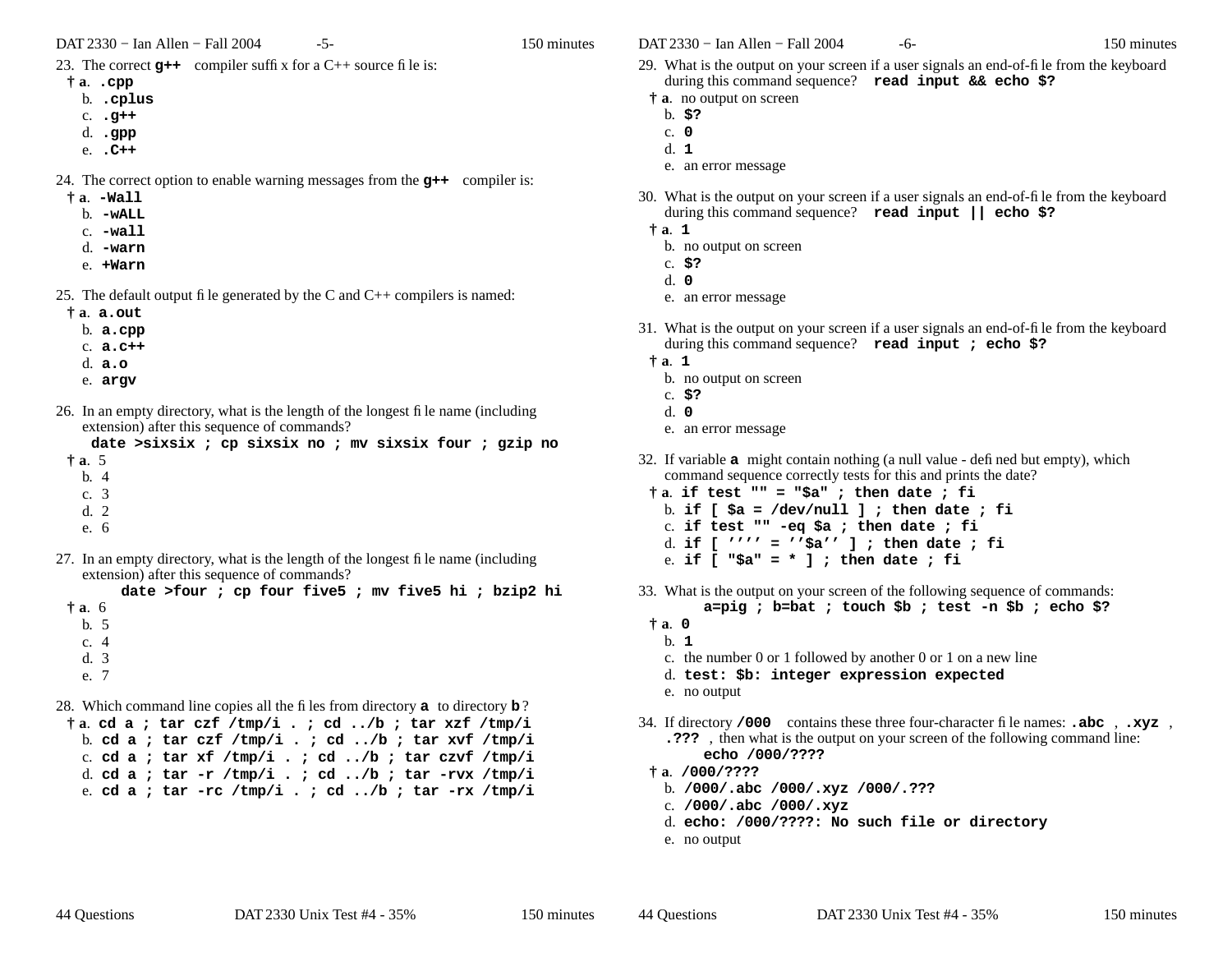- 35. Which command line below allows programs in the current directory to execute without preceding the names with **./** ?
- **† <sup>a</sup>**. **PATH=/usr/bin:.:/bin**
	- b. **PATH=/usr/bin/.:\$HOME**
	- c. **PATH=./\$HOME:/usr/bin**
	- d. **\$PATH=/usr/bin:./bin**
	- e. **\$PATH=.:\$HOME:/usr/bin**
- 36. Which command sequence correctly searches for **foo** and then prints the date if it is found inside the file **bar** ?
- **† <sup>a</sup>**. **if grep <bar foo ; then date ; fi**
	- b. **if [ grep foo bar ] ; then date ; fi**
	- c. **if test foo bar ; then date ; fi**
	- d. **if test foo = bar ; then date ; fi**
	- e. **if [ test foo bar ] ; then date ; fi**
- 37. In an empty directory, what is the output on your screen of these commands:

**touch uu .u uv .v uw ; a="\*u \*v" ; echo "\$a"**

**† <sup>a</sup>**. **\*u \*v** b. **u\* v\***c. **uu uv**d. **uu .u uv .v**e. **\$a**

38. What is the output on your screen of this command sequence:

**echo bat >pig ; echo one | tail pig**

- **† <sup>a</sup>**. **bat**
	- b. **one**
	- c. **bat** followed by **one**
	- d. **one** followed by **bat**
	- e. an error message

39. If **cow=cow**and **pig=pig** then which of the following command lines outputs only the date (and nothing else)?

- **† <sup>a</sup>**. **test cow = cow && date**
	- b. **test cow -ne pig && date**
	- c. **[!cow = pig] && date**
	- d. **[cow -ne pig] || date**
	- e. **[cow!=cow] || date**
- 40. What is the output on your screen of this two-command sequence: **cd /home || echo "cd \$(pwd)"**
- **† <sup>a</sup>**. no output
	- b. **cd /home**
	- c. **cd 0pwd)**
	- d. **cd \$(pwd)**
	- e. **/home**

DAT 2330 − Ian Allen − Fall 2004 -8- 150 minutes

- 41. What is the output on your screen of this sequence of three shell commands: **umask 475 ; mkdir dir ; ls -ld dir**
- **† <sup>a</sup>**. **d-wx----w- 2 it it 400 Jul 3 8:00 dir**
- b. **d-w-----w- 2 it it 400 Jul 3 8:00 dir**
- c. **d-wxrwx-w- 2 it it 400 Jul 3 8:00 dir**
- d. **dr--rwxr-x 2 it it 400 Jul 3 8:00 dir**
- e. **dr-xrwxr-x 2 it it 400 Jul 3 8:00 dir**
- 42. What is the output on your screen of this sequence of three shell commands: **echo ls >cat ; >cat ls cat ; wc cat**
	- **† <sup>a</sup>**. **114c at** b. **113c at** c. **112c at** d. **000c at**
	- e. no output
- 43. What is the output on your screen of the following sequence of commands: **x=0 ; [ \$x = 00 ] ; echo \$?**
	- **† <sup>a</sup>**. **1**
	- b. **0**
		- c. the number 0 or 1 followed by another 0 or 1 on a new line
		- d. **test: \$x: integer expression expected**
	- e. no output
- 44. Select the correct **bash** shell order of command line processing:
- **† <sup>a</sup>**. aliases, redirection, variables, GLOBs
	- b. aliases, variables, redirection, GLOBs
	- c. aliases, variables, GLOBs, redirection
	- d. aliases, GLOBs, variables, redirection
	- e. redirection, aliases, GLOBs, variables